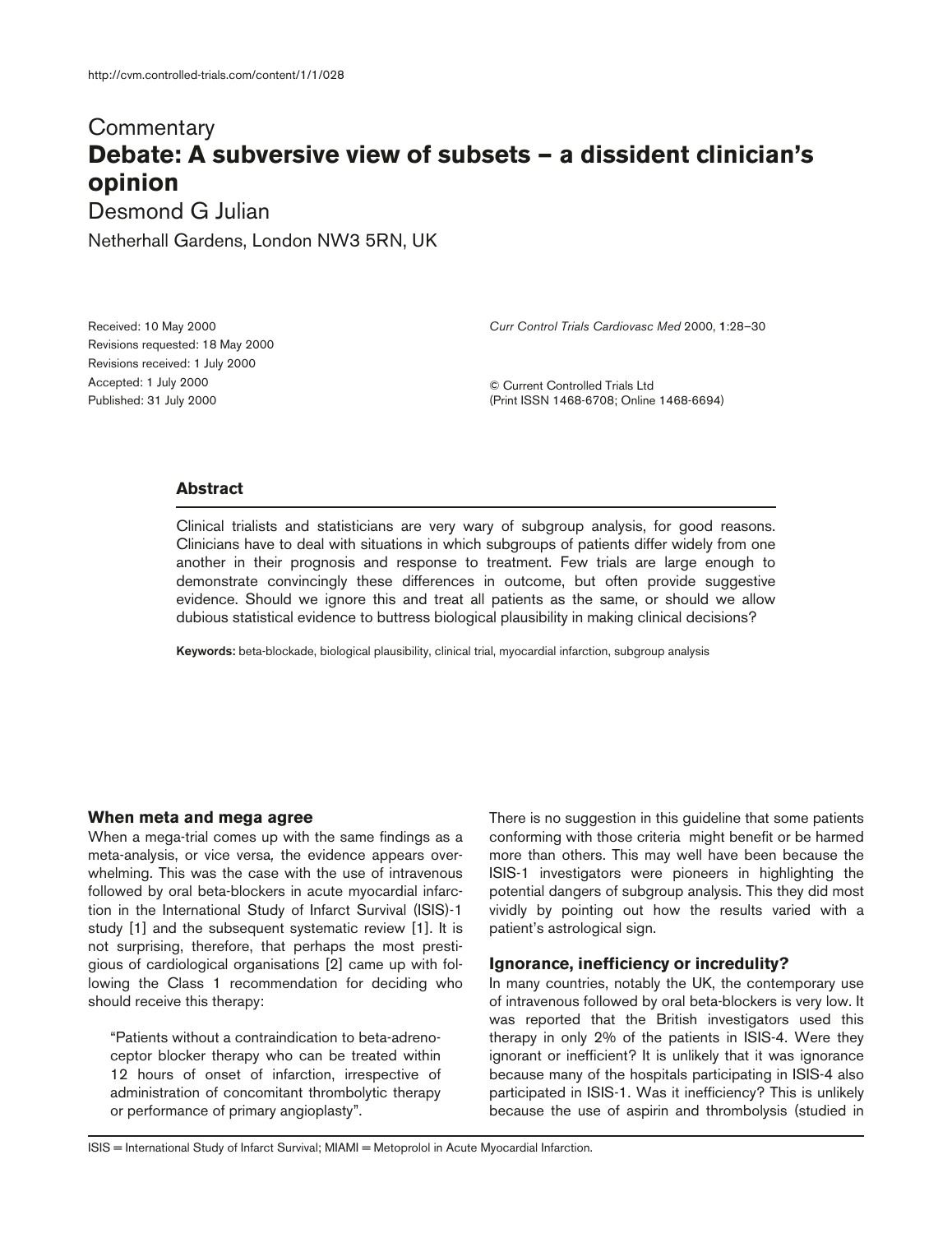# **Relationship between blood pressure and clinical outcome** Systolic blood pressure Control group mortality Atenolol group mortality Odds ratio 95% confidence interval <120 mmHg 6.8% (69/897) 7.7% (63/930) 1.147 0.804–1.635 120–159 mmHg 4.3% (171/4640) 3.7% (195/4583) 0.861 0.698–1.062  $≥ 160$  mmHg  $4.3\% (73/2500)$   $2.9\% (107/2477)$   $0.666$   $0.492-0.902$

Breslow-Day test:  $\chi^2$  = 5.269, DF = 2, P = 0.072. Breslow-Day (low systolic blood pressure versus the other two blood pressure ranges):  $\chi^2$  = 3.412,  $DF = 1$ ,  $P = 0.065$ . Testing for interaction of blood pressure and study,  $P = 0.015$ .

#### **Table 2**

**Table 1**

| Fifteen-day mortality in the MIAMI trial [3] |                |               |            |                         |
|----------------------------------------------|----------------|---------------|------------|-------------------------|
| Number of risk factors (RFs)                 | Placebo        | Metoprolol    | Odds ratio | 95% confidence interval |
| 0                                            | 0% (0/259)     | 0% 0/207      | <b>NA</b>  | <b>NA</b>               |
| 1                                            | 1.3% (11/790)  | 1.8% (15/820) | 1.32       | $0.602 - 2.891$         |
| $\overline{2}$                               | 5.2% (43/825)  | 5.6% (47/839) | 1.079      | $0.705 - 1.651$         |
| 3                                            | 6.3% (31/482)  | 5.6% (27/486) | 0.856      | $0.503 - 1.457$         |
| $\overline{4}$                               | 9.1% (26/286)  | 7.0% (21/302) | 0.747      | $0.41 - 1.361$          |
| $\geq 5$                                     | 11.6% (30/259) | 5.8% (13/223) | 0.473      | $0.24 - 0.93$           |
|                                              |                |               |            |                         |

Breslow-Day test: χ<sup>2</sup> = 5.538, DF = 4, *P* = 0.236. Breslow-Day (≤2 RFs versus >2 RFs): χ<sup>2</sup> = 4.016, DF = 1, *P* = 0.045. Testing for interaction of number of risk factors and study,  $P = 0.044$ .

ISIS-2) was very high, by international standards. So it seems probable that the physicians concerned were not wholly convinced by ISIS-1.

**Fifteen-day mortality in the MIAMI trial [3]**

## **How much weight should we put on biological plausibility?**

There is a tendency to believe that somehow the designers of trials have been able to choose a basically homogeneous group of patients and, equally, that they have sound reasons for their exclusion criteria. But this is far from the case. Beta-blockers are known to lower blood pressure, sometimes dangerously, in patients already hypotensive or in acute heart failure. It was entirely appropriate, therefore, that low blood pressure was an exclusion criterion in ISIS-1. The investigators chose the figure of 100 mmHg, below which one should not give the drug [1]. Why 100? There is no reason for choosing this number except for its roundness. Might it not be equally appropriate to choose a higher number? An unexpected finding in ISIS-1 was that the main reason for the lower mortality in the treated group was the prevention of cardiac rupture on the first day. Hypertension is one of the factors in its genesis. As shown in Table 1, there does seem to be a relationship between blood pressure and outcome.

## **Would it be very wrong to use this information in helping to decide whom to treat?**

Although not conventionally significant, the Metoprolol in Acute Myocardial Infarction (MIAMI) trial [3] leant support to the ISIS-1 trial and was the most important other contributor to the meta-analysis. Risk categories were predefined in this study, as shown in Table 2.

Would it be right to treat the more than 50% of patients with 0–2 risk factors with metoprolol? Yet that is what the pundits imply we should do. On the other hand, it would be brave to dismiss the findings in the high-risk subgroups.

A proper statistical analysis (as shown with the figures presented in the tables) shows some, but not overwhelming, support for the arguments advanced.

### **Can we trust meta-analyses?**

The first meta-analysis of 27536 patients [1], undertaken in 1986, was significant at the 0.02 level, and demonstrated that intravenous followed by oral beta-blockade would save six lives in every 1000 patients treated. The second metaanalysis [4], of 29260 patients, undertaken in 1999, showed no significant benefit (95% confidence interval 0.85–1.08).